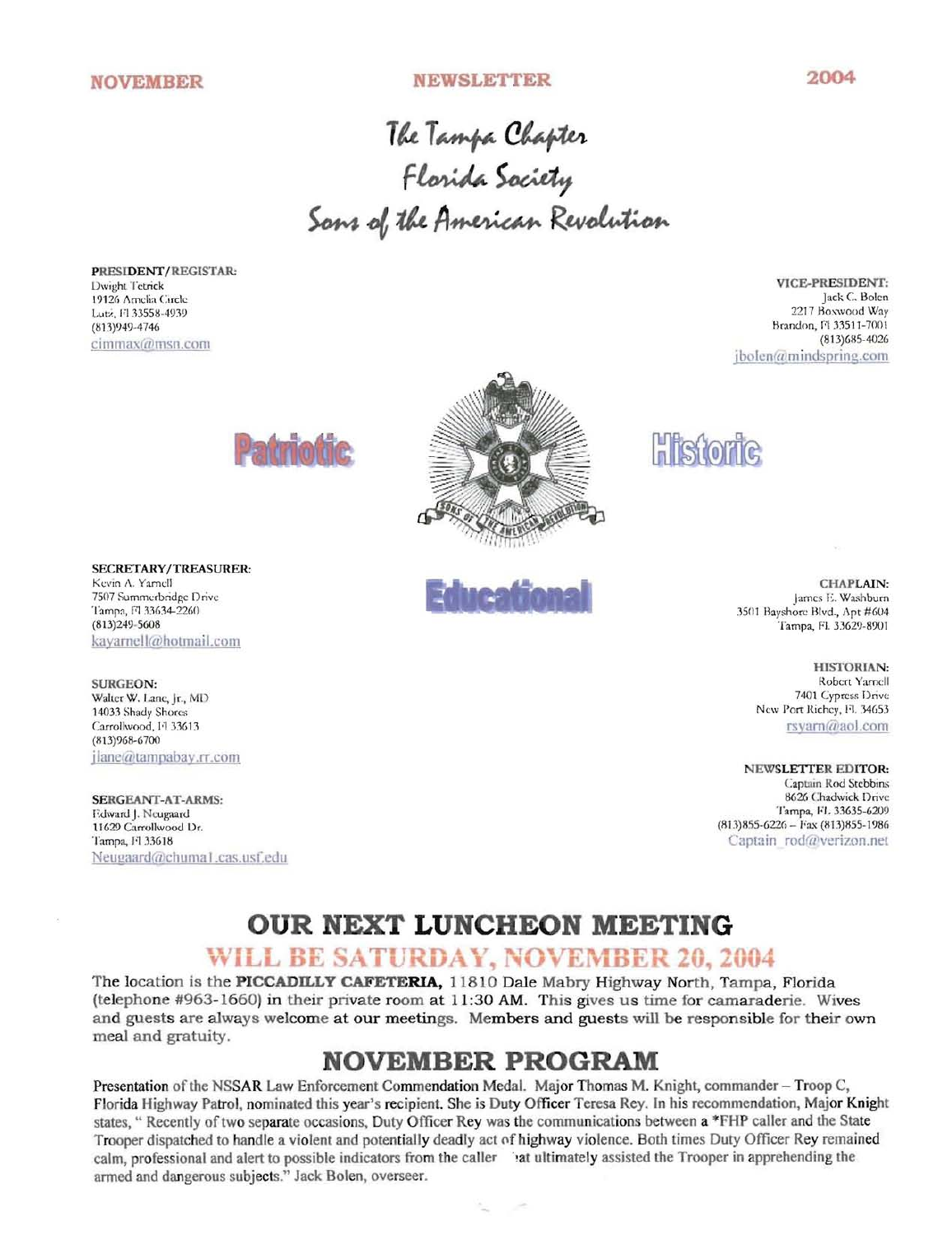### Minutes of the September 18, 2004 Meeting of the Tampa Chapter SAR

Minutes of the October 16, 2004 meeting of the Tampa Chapter SAR

President Tetrick called the meeting to order at 12:00. Chaplain Jim Washburn offered the invocation. Jack Bolen led the pledge to the flag and the president the pledge to the SAR.

Members present: Dwight Tetrick, Rodney Stebbins, Allen Bell, Marty Miller, Jim Washburn, Jack Bolen, Ed Neugaard, Walter Lane, Joe Hill, Robert Yarnell, and Kevin Yarnell.

Welcome guests: Billie Washburn and June Bolen.

The SAR membership approved the minutes of the September meeting as published in the newsletter.

The president reported on the status of the Liberty Tree. We are waiting to hear from the Tampa Parks and Recreation Department about a location.

The president reported a slate of nominations for the chapter officers in 2005.

**Elected Positions:** 

| President             | Jack Bolen         |
|-----------------------|--------------------|
| Vice President        | <b>Ed Neugaard</b> |
| Secretary / Treasurer | Kevin Yamell       |

Appointed Positions:

| Chaplain             | Jim Washburn                      |  |
|----------------------|-----------------------------------|--|
| Historian            | Robert S. Yarnell                 |  |
| Sergeant at Arms     | Allen Bell                        |  |
| Surgeon              | Walter Lane, Jr.                  |  |
| Archives             | Kevin Yarnell                     |  |
| <b>CAR Liaison</b>   | Robert S. Yarnell                 |  |
| <b>DAR</b> Liaison   | Dwight Tetrick                    |  |
| Knight Essay Contest | Kevin Yarnell                     |  |
| Law Enforcement&     | Ed Neugaard                       |  |
| Newsletter Editor    | Rodney Stebbins, Sr. (temporary). |  |
| <b>Fire Safety</b>   |                                   |  |
| Liberty Tree         | Dwight Tetrick                    |  |
| Medals & Awards      | Dwight Tetrick                    |  |
| Senior ROTC          | Dwight Tetrick                    |  |
| Junior ROTC          | Kevin Yarnell                     |  |

Elections will be held in November. Nominations from the floor will be taken at that time.

The meeting recessed for lunch.

The secretary reminded the membership that the annual dues will be due by Dec.  $15<sup>th</sup>$ . He also gave a brief report from the state Board of Management Meeting held in Lakeland this same weekend. He highlighted the new push at the state level to provide judges for local school history fairs. Bob Yarnell, being more familiar with history fairs, provided more details.

The treasurer reported a current balance of \$2,109.12.

The president reconvened the meeting and asked jack Bolen to introduce the speaker. He introduced Bob Yamell who spoke on the original meaning of the Constitution.

He began by reminding the membership that the founding fathers intended the House and Senate for different purposes. House members were elected directly by the people and therefore represented the people. The Senate was originally elected by the state legislators and therefore represented the states. After the  $19<sup>th</sup>$  amendment the people have two voices and the states none. These may not always be good things.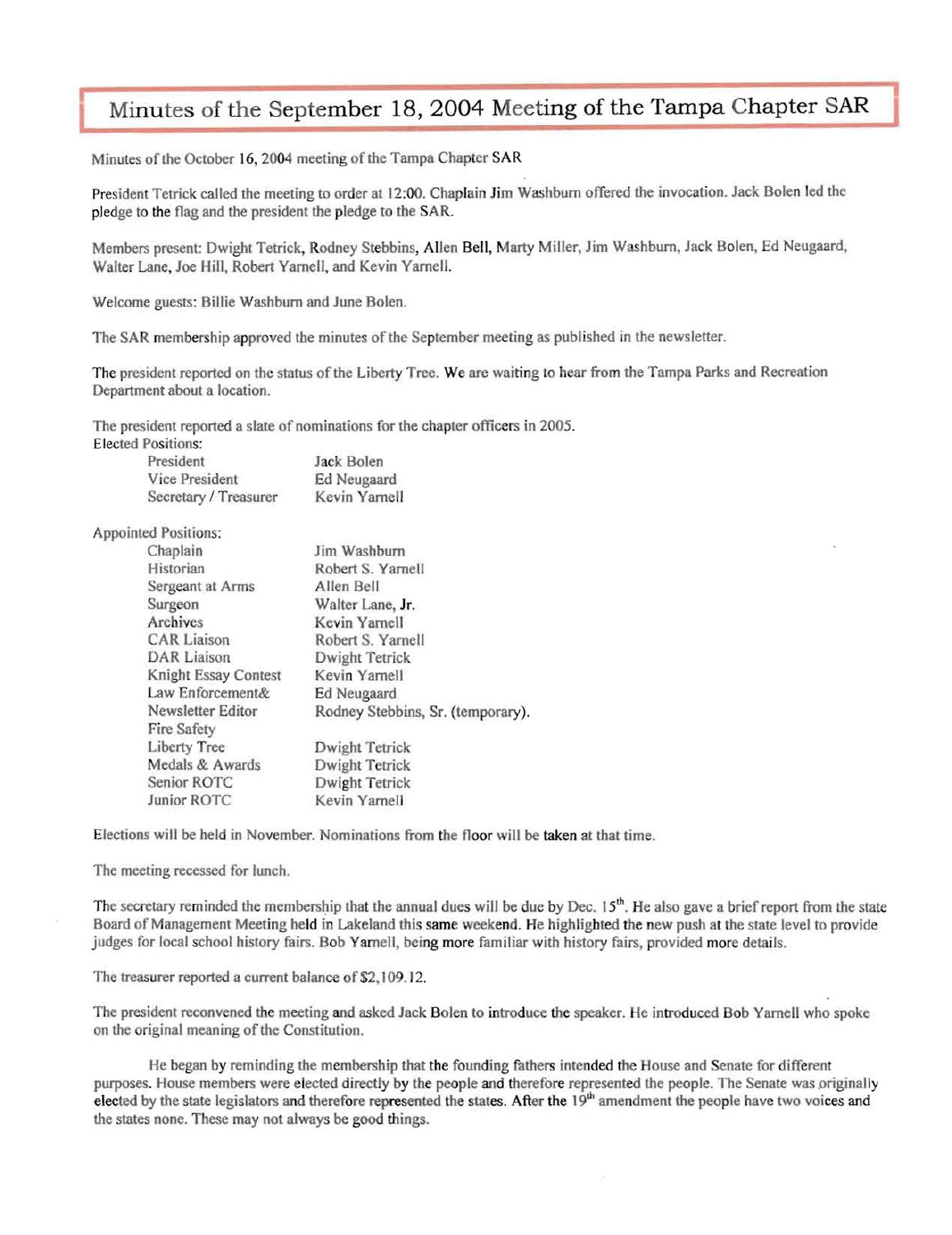Bob then gave several examples where the constitution was not properly followed due to ignorance or Jack of understanding. Recent Presidents, for example, have imposed tariffs, often to political advantage, which is a power given to the congress in section 8 of the constitution.

Another area of misunderstanding is the checks and balances on the judiciary. We often see judges as having the fmal say on issues and this isn't truly the case. There are three separate checks against the abuse of judicial power.

He concluded with additional examples and a brief question and answer session. The membership found the talk quite interesting.

The *50/50* drawing was won by Ed Neugaard. The treasury was thus enriched by \$7.00.

President Tetrick led the recessional and Chaplain Washburn benediction. The meeting adjourned at 1:44 pm.

Respectfully submitted,

Kevin Yarnell Chapter Secretary

**••••••••••••••••••••••••••••••••••••••••••••••••••••••••••••••••••••••••••••••••••••••** 

#### Dues for 2005

*The dues for the coming year are the same as in previous years:* 

| National | \$25.00 |
|----------|---------|
| State    | \$20.00 |
| Local    | \$10.00 |
| Total    | \$55.00 |

*We also ask our membership to consider an additional \$3.65 - a penny a day - which goes to the Endowment Trust Fund. The interestfrom this fund is used to reimburse local chapters in their programs. The Tampa Chapter regularly receives money from the fund.* 

*Please send the dues in one check, made out to "Tampa SAR" (\$55.00 or* \$58.65) *and mail it to:* 

*Kevin Yarnell 7507 Summerhridge Drive, Tampa, FL 33634* 

The deadline is December 15<sup>th</sup>.

Dwight Tetrick, President of the Tampa Chapter S.A.R. presents Scout Evan Purchell (of Troop 18, Ucita District, Gulf Ridge Council, Boy Scouts of America) with the S.A.R. Certificate of Appreciation as his troop looks on. Scout Purchell is awarded this honor for his outstanding work in the graves registration and genealogy at their meeting in the Messiah Lutheran Church on November 8<sup>th</sup>.